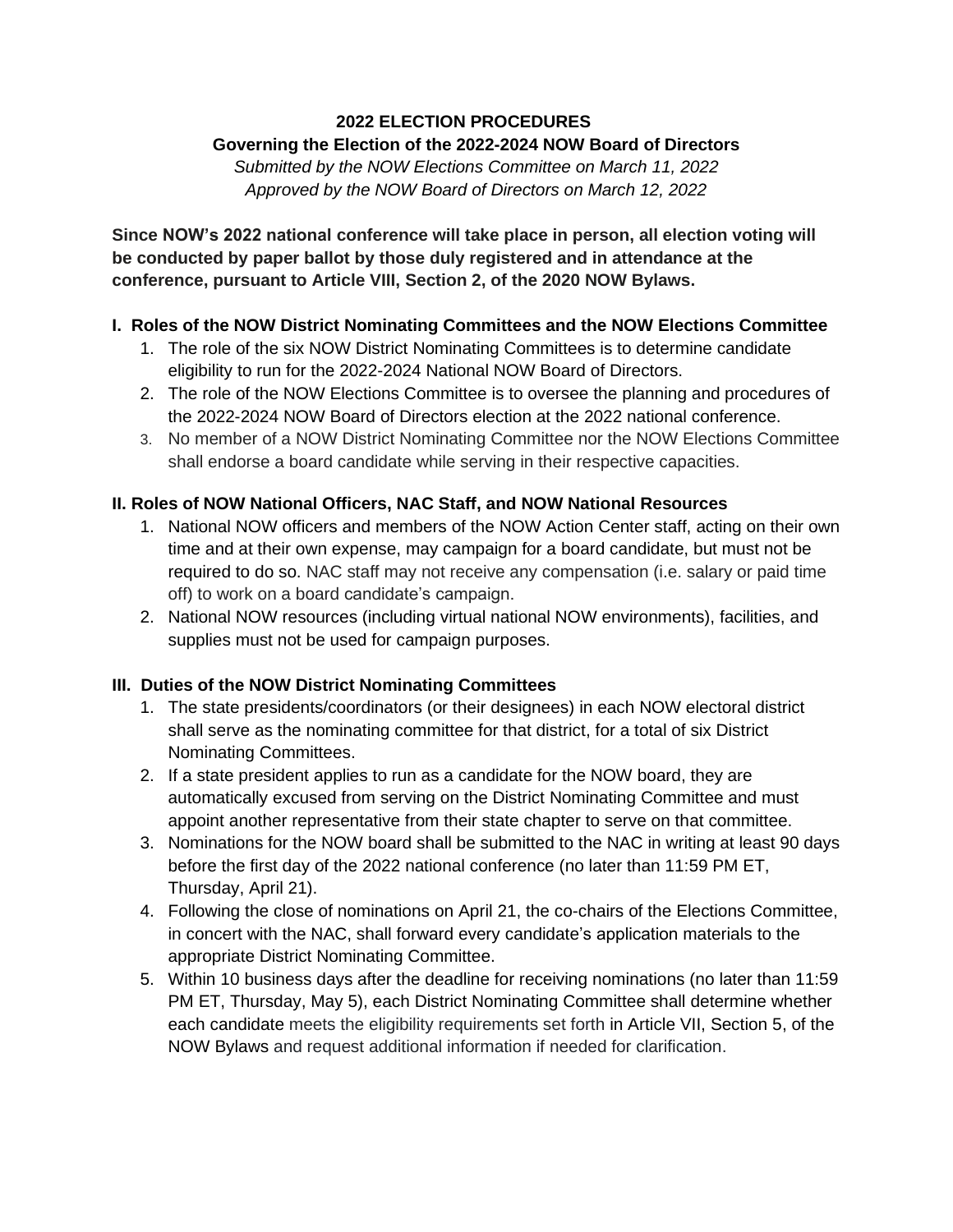- 6. Each District Nominating Committee must notify all candidates, the Elections Committee, and the national NOW officers in writing of the names of all confirmed eligible candidates from their district by 5 PM ET, Friday, May 6.
- 7. Nominations will not be taken from the floor at the 2022 conference. If a board seat is not filled at the conference, the vacancy will be filled by the state presidents and remaining board members of the relevant district, who may determine the method of appointment at their discretion and under the auspices of the Elections Committee.

# **IV. Duties of the NOW Elections Committee**

- 1. The Elections Committee shall propose and implement the 2022 Election Procedures, including the publication and distribution of candidate information and the organization of candidate forums and voting at the conference.
- 2. These Election Procedures shall be ratified by the NOW Board of Directors and published on the Members Only section of the National NOW website, with notice sent to the member email list.
- 3. The Elections Committee shall send copies of the 2022 Election Procedures (including the NOW Board Elections Complaint Form and the Code of Ethics Pledge for NOW Board Elections) to all candidates confirmed eligible by the District Nominating Committees by Tuesday, May 10.
- 4. The Elections Committee shall receive any complaints regarding these Election Procedures and determine if a campaign violation has occurred. Depending upon the severity of the violation, the committee may restrict a candidate's access to conference registration lists and/or the Candidates Forum at the national conference.
- 5. Election complaints must be submitted in writing to the Elections Committee using the 2022 NOW Board Elections Complaint Form. The committee will strive to resolve the issue within 5 business days of receipt of the completed Complaint Form.
- 6. If the Elections Committee finds that a campaign violation has occurred during the national conference, the committee may announce its findings at its discretion.

# **V. Campaign Materials and Candidate Publicity**

# **A. Information published on the NOW website**

- 1. Each confirmed eligible candidate may choose to submit, at least 60 days before the first day of the national conference (no later than Saturday, May 21), a biographical/platform statement of no more than 250 words and an electronic photograph to the Elections Committee and the NAC for publication on the NOW website.
- 2. The NOW logo may not appear on campaign literature or material except incidentally within a photograph of the candidate.
- 3. No campaign materials shall be placed in the conference virtual library other than 1) each District Nominating Committee's list of confirmed eligible candidates and 2) each confirmed eligible candidate's photos and biographical/platform statements as previously posted on the NOW website.
- 4. Biographical/platform statements may be updated after May 21 upon approval by the Elections Committee.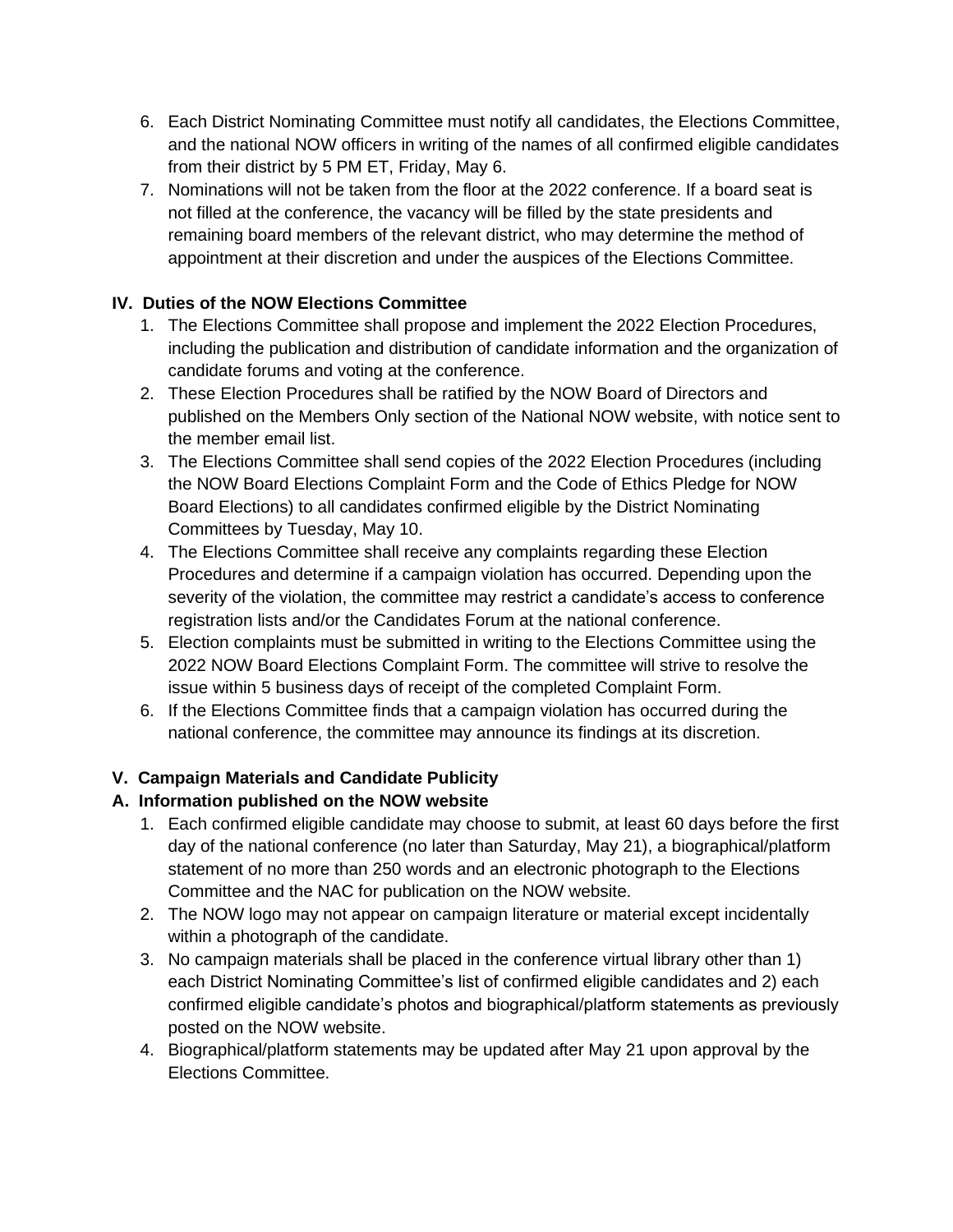#### **B. Electronic and social media communications by candidates**

- 1. Confirmed eligible candidates may begin distributing and displaying electronic and social media campaign materials after the Elections Committee receives and verifies that the candidate has submitted a signed 2022 Code of Ethics Pledge for NOW Board Elections.
- 2. All electronic and social media campaign materials must contain the following disclosure: *"Paid for and authorized by [name of individual and/or candidate, street address, email address and phone number*]."
- 3. Candidates shall provide the addresses of their campaign social media pages to the Elections Committee.
- 4. Electronic communications to NOW members should be used sparingly. Only confirmed eligible candidates may email, text, or call with campaign communications to NOW's leadership list and conference registration lists. The names, email addresses, and phone numbers of NOW members must be hidden from view at all times.

# **C. Written materials distributed by candidates at the conference**

1. All written campaign materials must contain the following disclosure: *"Paid for and authorized by [name of individual and/or candidate, street address, email address and phone number*]."

The Elections Committee will confiscate any written materials that do not include this disclosure statement.

- 2. The NOW logo may not appear on campaign literature or material except incidentally within a photograph of the candidate.
- 3. No written campaign materials shall be placed in the conference packet other than (1) each District Nominating Committee's list of confirmed eligible candidates and (2) the biographical / platform statements posted on the NOW website.
- 4. No campaign materials may be displayed (except on the human body) or distributed within 30 feet of the entrance to the voting area or inside the registration, credentialing or voting areas at the conference.
- 5. No one may wear campaign materials or regalia while registering or credentialing conference participants, while serving as a conference plenary speaker or workshop presenter, or while working in the voting area as a member or volunteer of the Elections Committee.

# **D. Access to conference registration lists**

- 1. At least 60 days before the first day of the conference (no later than Saturday, May 21), the Elections Committee shall send each confirmed eligible candidate an electronic copy of the NOW leadership list, including local chapter officers, state chapter officers, and current national NOW board members and advisory members. The list shall include names, postal addresses, e-mail addresses, and telephone numbers where available.
- 2. At least 30 days before the first day of the conference (no later than Saturday, May 21), the Elections Committee shall send each confirmed eligible candidate an electronic copy of the national conference registration list. The list shall include names, postal addresses, e-mail addresses, and telephone numbers where available.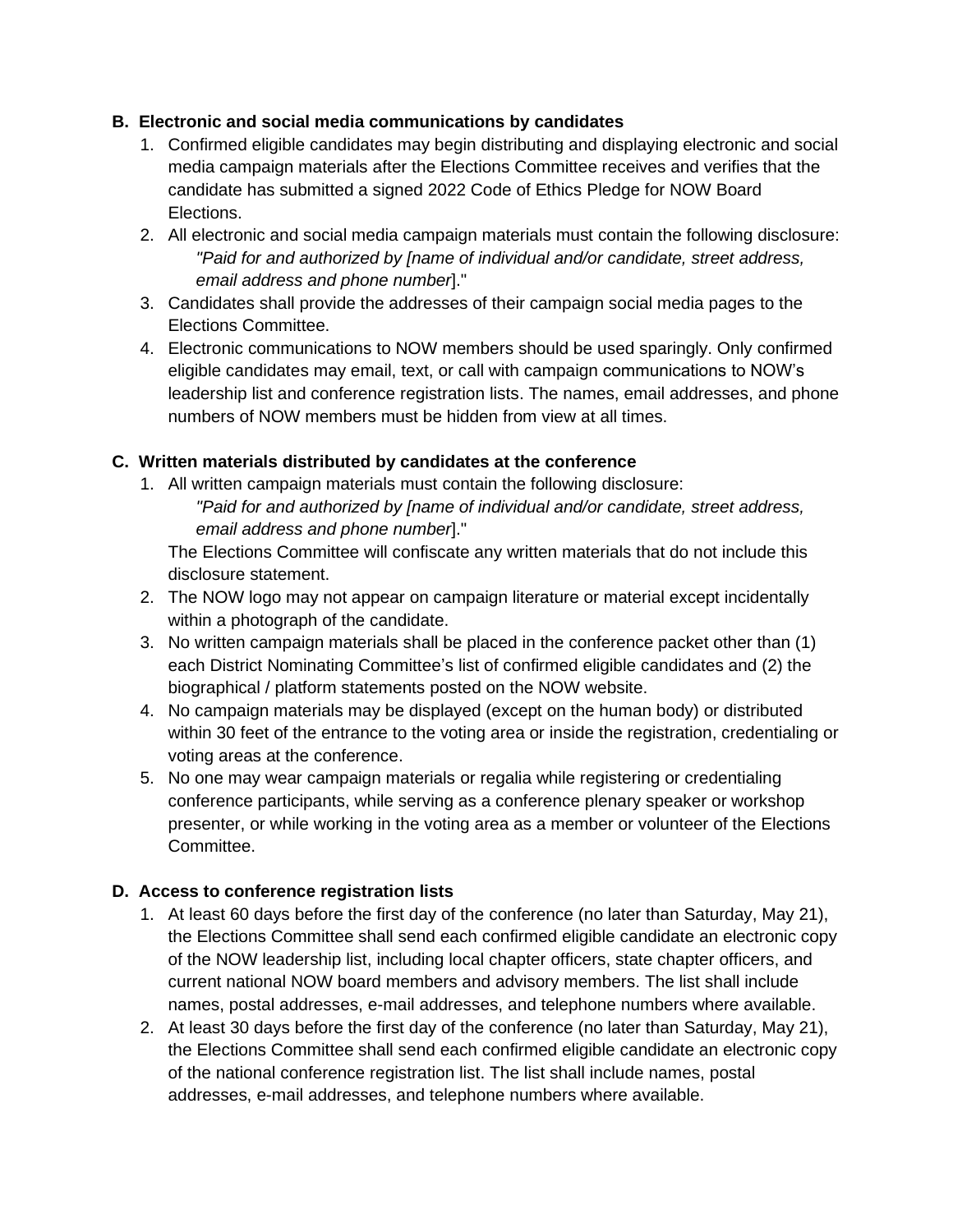- 3. Working with NAC staff, the Elections Committee will strive to provide each candidate with weekly electronic updates (including names, mailing addresses, emails, and phone numbers) of conference registrants who live in the candidate's district and are eligible to vote in the NOW board election.
- 4. Only confirmed eligible candidates may send out written or electronic campaign communications to NOW's leadership list and conference registration list. Outside parties are prohibited from using these lists.

## **VI. Candidate Forums**

- 1. The NOW Board Elections Committee members and their designees shall moderate the district candidate forums at the conference.
- 2. Each forum shall include a Q&A session as well as an opportunity for each confirmed eligible candidate to speak at the outset and the closing.
- 3. The forum moderator shall assign time for Q&A as well as candidate statements, depending on the number of candidates. The moderator shall ensure equal time for all candidates to make their statements and respond in the Q&A session.

## **VII. Voting**

- 1. Voting for the 2022-2024 NOW Board of Directors will be conducted in person and by paper ballot only.
- 2. Only members in good standing whose dues are received by the national organization or its appropriate subunits at least 90 days prior to the conference (by Thursday, April 21) and who are duly registered, credentialed and in attendance at the conference shall be eligible to vote in the NOW board election. Each member in attendance shall have one vote.
- 3. Each NOW district will be provided with a separate voting room, monitored by a member or designee of the Elections Committee.
- 4. If there are more than three confirmed eligible candidates in a district, preferential voting shall be used.
- 5. If there are three or fewer candidates in a district, and they meet the requirements that 1) at least one of the three candidates is a person of color, and 2) at least two states are represented, then voting may be held by acclamation during the district's candidate forum if a motion to do so is made by a member in good standing of NOW and the district, and the forum participants approve the motion.
- 6. All voting rooms shall remain open for voting for a period of 1 hour. If any credentialled member is still in line at the close of the voting period, they will be allowed to vote.
- 7. At the close of the voting period, the Elections Committee shall collect all ballot boxes and count the votes.
- 8. The Elections Committee shall announce the vote count and election results at the beginning of the next plenary session.
- 9. After the vote count and election results have been announced, the Elections Committee shall seal the ballet boxes and retain all ballots, separated by district, for a minimum of six months. If any grievance is filed as a result of the board elections, the container and its contents shall be retained until any such grievance is resolved.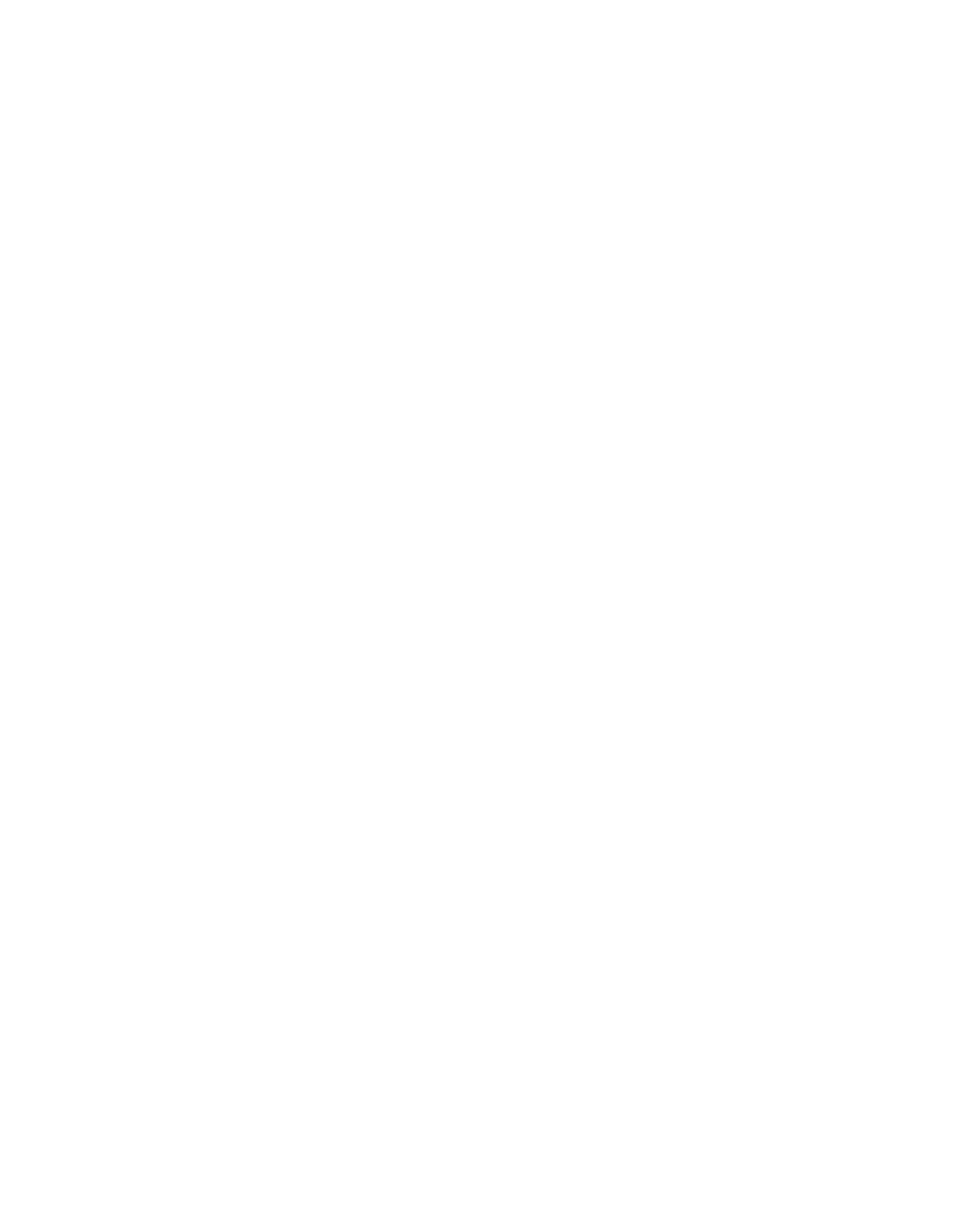#### **VIII. Media Guidelines**

- 1. NOW's policy statement regarding "Who Speaks for NOW" (adopted by the National Board in July 1978) must be observed.
- 2. In speaking with the media, board candidates and their supporters should remember that their words and social media posts create the world's impression of NOW. Campaign rhetoric that attacks NOW members or their motives should be avoided during interviews. Internal politicking should be avoided in front of reporters and journalists.
- 3. The NAC will strive to promote positive images of all candidates running for NOW office on a non-partisan basis.
- 4. The NOW Conference is neutral territory. No campaigning is permitted in the plenaries or breakout sessions. National NOW staff and volunteers are prohibited from campaigning (including wearing partisan buttons and paraphernalia) while identified as media workers. Anyone violating the neutrality of the press will be prohibited from working in that area.

#### **IX. Candidate Code of Ethics Pledge**

- 1. Every confirmed eligible candidate must sign and return the 2022 Code of Ethics Pledge for NOW Board Elections to the Elections Committee by Wednesday, June 1.
- 2. The provisions of the Code of Ethics Pledge shall be enforceable by the Elections Committee in the same manner as the 2022 Election Procedures.
- 3. All candidates shall inform their supporters regarding NOW's 2022 Election Procedures and Code of Ethics Pledge and shall encourage their supporters to follow these procedures. Receipt of these documents by the candidates indicates that the candidates agree to abide by the election policies and procedures.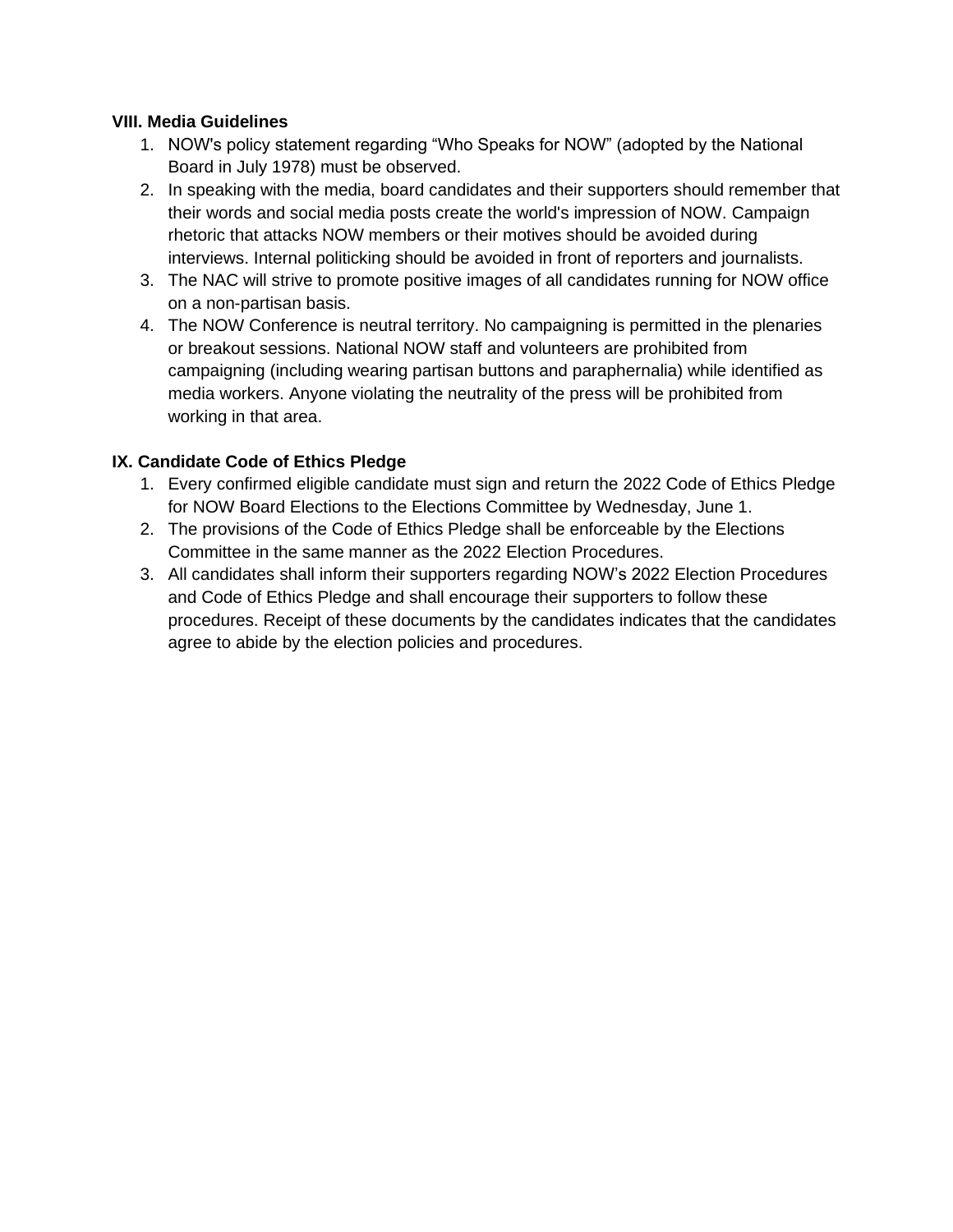# *2022 Code of Ethics Pledge for NOW Board Elections*

*As a candidate, I support NOW's commitment to truthful, fair, and clean campaigns for elected office.*

*Assumptions: I understand the importance of free, open, sincere, and intense debate in maintaining exemplary representative leadership. I believe that electoral campaigns are subject to unacceptable levels of negativism, attack advertising, and other practices which demean civil society. I understand that each candidate is fully responsible for fair and ethical practices by or on behalf of his or her campaign. These core values are fundamental to our members and are widely shared throughout NOW: honesty, fairness, respect, responsibility, and compassion.*

*Principles of Fair Campaign Practices: My campaign will be committed to the principles of honesty, fairness, respect for my opponent(s), responsibility, and compassion.*

*Honesty and Fairness: I shall emphasize my views, beliefs and experiences. I am committed to an open and public discussion of issues and presenting my record with sincerity and frankness.*

*Respect: I shall behave in a respectful manner toward my opponents and their supporters. I shall not use, or allow to be used, personal attacks, innuendo, or stereotyping.*

*Responsibility: I shall not knowingly or recklessly misrepresent my record or that of my opponents. I shall ensure that my campaign staff and campaign supporters will observe these principles of fair campaign practices. I take full responsibility for all advertising or other statements created or used on my behalf by members and supporters. I shall conduct my campaign with open and public discussion of the issues as I see them, presenting my record and policies with intensity, sincerity and frankness, and criticizing without fear and without malice the record and policies of my opponents. I will not condone or allow outside party advertising which does not meet the principles contained in NOW policy. If such practices are used by outside parties without my approval, I shall repudiate it immediately and publicly upon my knowledge of its occurrence.*

*Compassion: In the conduct of my candidacy, I shall show compassion at all times for my opponent(s). I shall remember that the campaign process is fundamental to representative democracy and that my behavior in the campaign affects the integrity of our organization.*

*Signed:* 

*Candidate for:* 

*Date:*  **2022 NOW Board of Directors Election Complaint**